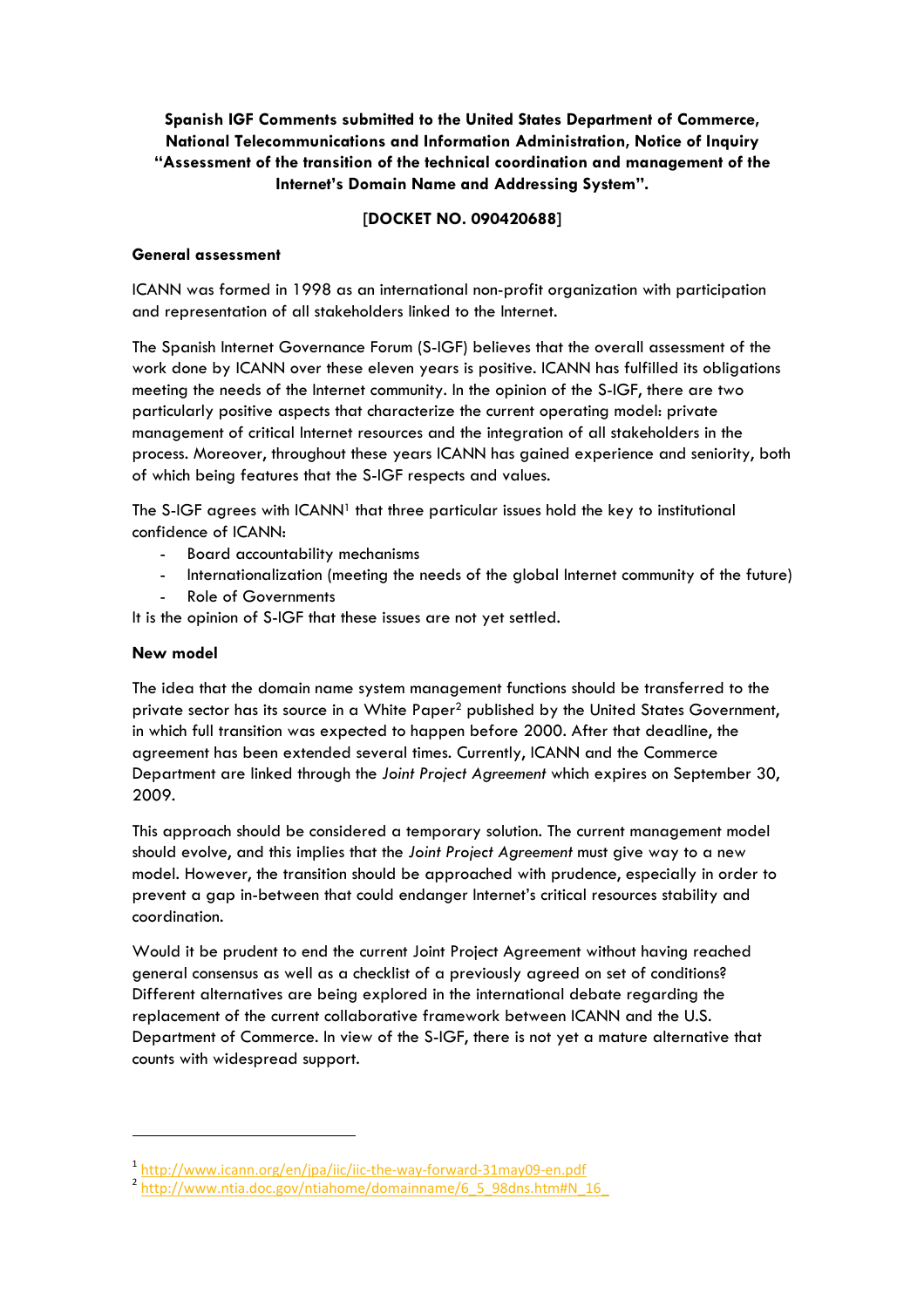However, the S-IGF supports that any new operational scheme that may follow current JPA must have the following must include the following:

• Regarding the independence of ICANN:

Private sector should lead the coordination of technical functions related to domain name system administration as conceived in the ICANN model.

• Regarding participation:

The new model should be designed so as to allow full participation of all stakeholders in the action plan and decision making.

ICANN is responsible for technical functions of great importance, but it also handles duties that hold a public policy dimension. This justifies the presence of authorities representing the public interest in reinforced cooperation.

The European Union, as well as other regions worldwide, must be present in this model.

• Regarding jurisdiction:

All persons, companies and organizations that are affected by the decisions of ICANN should be able to rely on a legal structure that will effectively resolve the conflicts that may arise. It is desirable, therefore, to ensure international participation in different aspects of the legality and application of justice as far as ICANN's decisions are concerned.

• Regarding multilingualism:

The perspective of a global Internet calls for a discussion that takes place in the languages that are alive online, especially with those most used.

English is currently being spoken by only 29.1% of online people. The Spanish language is the third leading Internet use in the Romance languages (French, Portuguese, Italian...) which represent the second group of languages used on the net with  $377$  millions of online users<sup>3</sup>.

----------------------------------------------

### *Spansih Internet Governance Forum*

*The Spanish Internet Governance Forum is a decentralized and open space for discussion on policies*  to promote the sustainability and robustness of the Internet. This is a locally initiative based on the *Internet Governance Forum, a forum for multistakeholder dialogue that meets the need of every nation to design its own policy on the basis of national identity and territorial terms culture, language and respect the freedoms of every individual person, always in line with international conventions and agreements.* 

*This forum, launched on December 16, 2008, provides a platform from which to stimulate debate among all stakeholders (representatives of business, civil society, governments, social organizations, etc.), and a means to give voice to the Spanish people in international fora. This way, we are sending a message to the rest of the international community about the role that Spain wants to play on Internet Governance.* 

l

<sup>3</sup> *Internet World Stats* data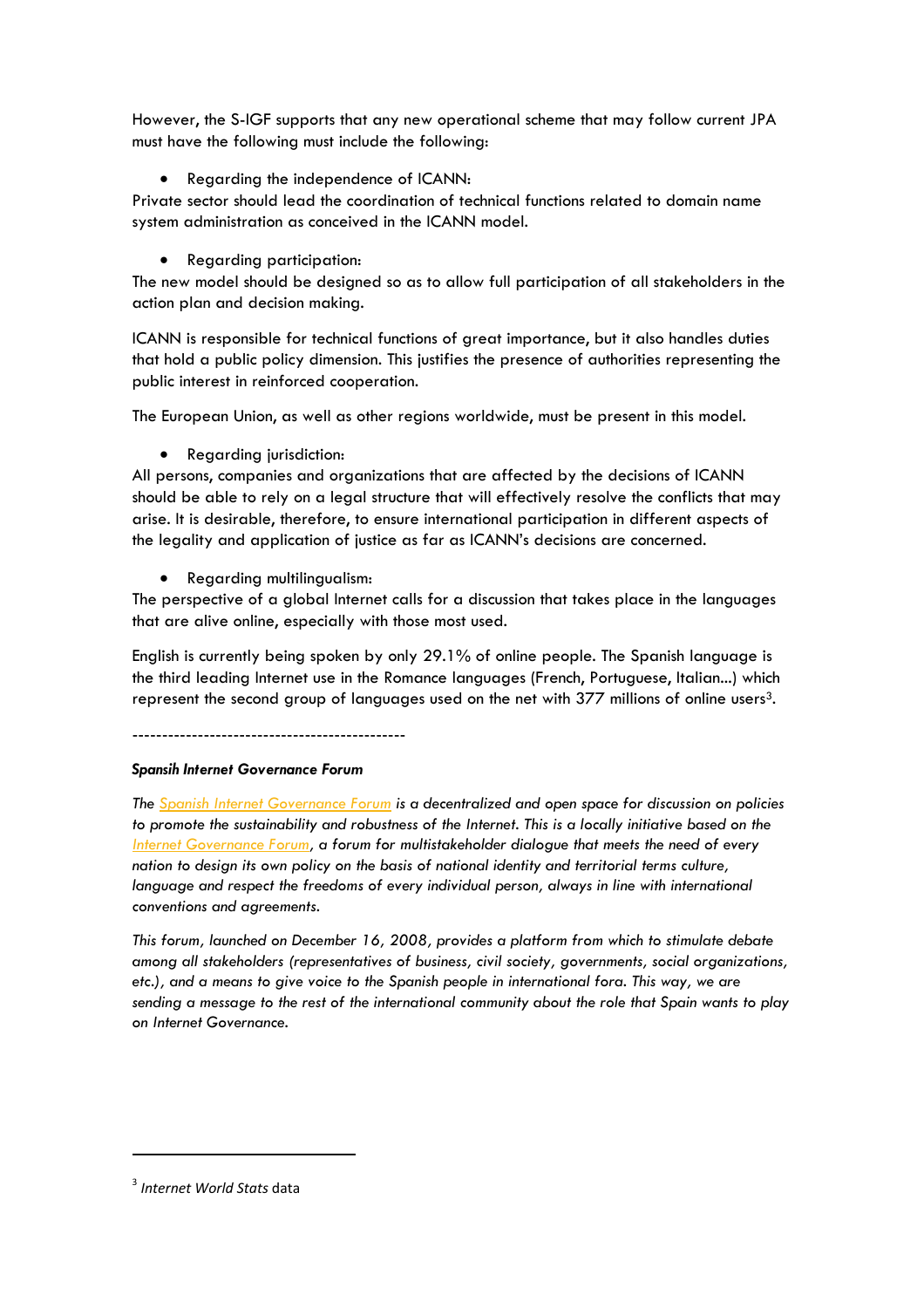**Comentarios del Foro de la Gobernanza de Internet en España presentados al Consejo Nacional de Telecomunicaciones y Administración de Información del Depatamento de Comercio de Estados Unidos en el marco de la Consulta Pública "Evaluación de la transición de la coordinación técnica y gestión del sistema de dominios y direccionamiento de Internet".** 

# **[DOCKET NO. 090420688]**

#### **Evaluación general**

En 1998 se constituyó ICANN como una organización internacional, sin ánimo de lucro y con participación y representación de todos los grupos de interés vinculados a Internet.

El Foro de la Gobernanza de Internet en España opina que el balance final de la labor realizada por ICANN lo largo de estos once años es positivo. ICANN ha cumplido con sus obligaciones de forma satisfactoria para la comunidad Internet. En opinión del FGIE, existen dos aspectos especialmente positivos que caracterizan el modelo de funcionamiento actual: la gestión privada de los recursos críticos de Internet y la integración de todos los grupos de interés, es decir, el enfoque *multistakeholder*. Además, a lo largo de estos años, ICANN ha adquirido experiencia y veteranía, capacidades que desde el FGIE se respetan y valoran.

El FGIE está de acuerdo con ICANN4 en la identificación de tres cuestiones que afectan a la confianza institucional de ICANN:

- Mecanismos de legitimidad y responsabilización del Consejo (*Board*) de ICANN.
- Internacionalización (satisfacer las necesidades de la comunidad global del Internet del futuro)
- Rol de los Gobiernos

En opinión del FGIE, estas cuestiones no están aún resueltas.

#### **Nuevo modelo**

-

La idea de llevar a cabo una transición de la administración del sistema de nombres de dominio surgió a raíz de un Libro Blanco<sup>5</sup> publicado por el Gobierno de Estados Unidos, en el que se comprometía a realizar la transición al sector privado antes del año 2000. Después de esa fecha límite, el acuerdo ha sido extendido en varias ocasiones. Actualmente, ICANN y el Departamento de Comercio están vinculados a través del *Joint Project Agreement* que vence el próximo 30 de septiembre de 2009.

Este esquema de funcionamiento debe entenderse como una solución temporal. El gobierno de Internet debe evolucionar y esto implica que el *Joint Project Agreement* debe dar paso a un nuevo modelo. Sin embargo, el proceso de transición debe abordarse con prudencia, especialmente para evitar que se produzca un vacío entre un modelo y otro y evitar que peligre la estabilidad y la coordinación de los elementos críticos de Internet.

¿Es prudente finalizar el JPA sin que exista previamente un acuerdo generalizado así como la verificación de cumplimiento de un conjunto de condiciones previas acordadas? En el debate internacional aún se están explorando diferentes alternativas con respecto a un modelo sustitutivo del actual esquema de colaboración entre ICANN y el Departamento de

<sup>&</sup>lt;sup>4</sup> http://www.icann.org/en/jpa/iic/iic-the-way-forward-31may09-en.pdf<br><sup>5</sup> http://www.ntia.doc.gov/ntiahome/domainname/6\_5\_98dns.htm#N\_16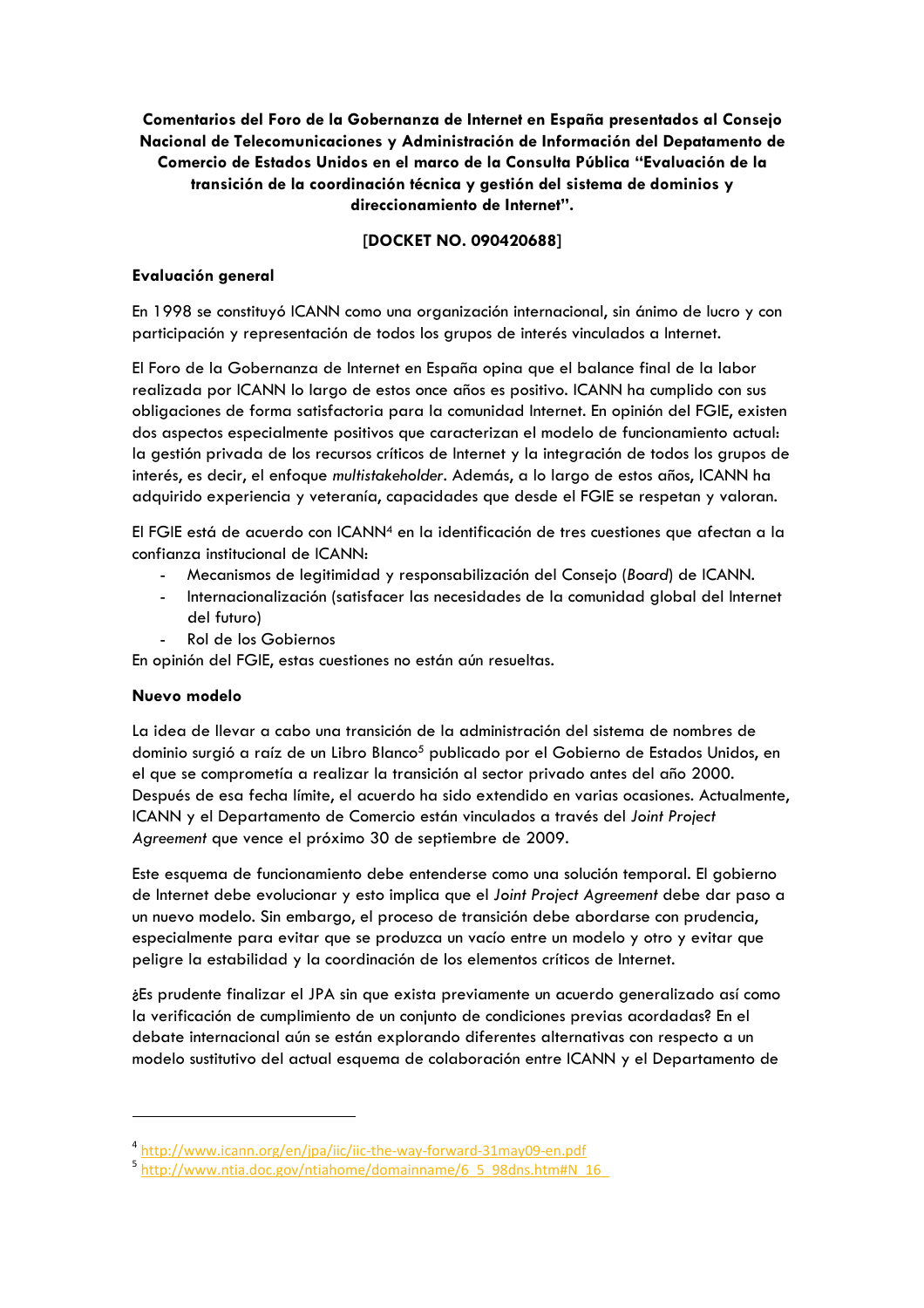Comercio a través de un *Joint Project Agreement*. En opinión del FGIE, aún no se ha madurado una alternativa real que cuente con un apoyo generalizado.

Sin embargo, en opinión del FGIE, cualquier nuevo esquema de funcionamiento al que se dé paso tras la finalización del *Joint Project Agreement* debe contar con las siguientes características:

• Con respecto a la independencia de ICANN:

El sector privado debería liderar la coordinación de las funciones técnicas relacionadas con la administración del sistema de nombres de dominio tal como se concibió en el modelo ICANN.

• Con respecto a la participación:

El nuevo modelo debe estar concebido para permitir la completa participación de todas las partes interesadas en el plan de acción y la toma de decisiones.

ICANN tiene funciones técnicas de gran importancia pero también desarrolla funciones con una dimensión de políticas públicas. Esto justifica la presencia de autoridades representativas del interés público en un esquema de cooperación reforzada.

La Unión Europea, así como otras regiones del planeta, deben estar presentes en el modelo.

• Con respecto a la jurisdicción:

Todas las personas, empresas y organizaciones que se vean afectadas por las decisiones de ICANN deberían poder confiar en una estructura jurídica que resuelva de forma efectiva los conflictos que puedan surgir. Es deseable, por lo tanto, una participación internacional en los aspectos de legalidad y aplicación de la justica en lo que a la gestión realizada por ICANN se refiere.

• Con respecto al multilingüismo:

En la perspectiva de una Internet global y de todos es importante que el debate tenga lugar en las lenguas de uso de Internet, empezando por las más utilizadas.

Actualmente el inglés es hablado sólo por el 29,1% de la población conectada. El español es la tercera lengua de uso en Internet y lidera las lenguas romances (francés, portugués, italiano...) que suponen el segundo grupo de lenguas usadas en la Red con 377 milllones de usuarios conectados<sup>6</sup>.

-------------------------------

l

### *Sobre el Foro de la Gobernanza de Internet en España*

*El Foro de la Gobernanza de Internet en España es un espacio abierto y descentralizado para el debate sobre políticas que favorezcan la sostenibilidad y solidez de Internet. Se trata de una iniciativa a nivel local inspirada en el propio Internet Governance Forum, un foro para el diálogo multistakeholder, que responde a la necesidad de cada nación de diseñar sus propias políticas públicas atendiendo a criterios de identidad nacional y territorial en lo que se refiere a cultura, idioma y respeto a las libertades de cada individuo, siempre en sintonía con los convenios y acuerdos internacionales.* 

 $6$  Elaboración a partir de datos de Internet World Stats